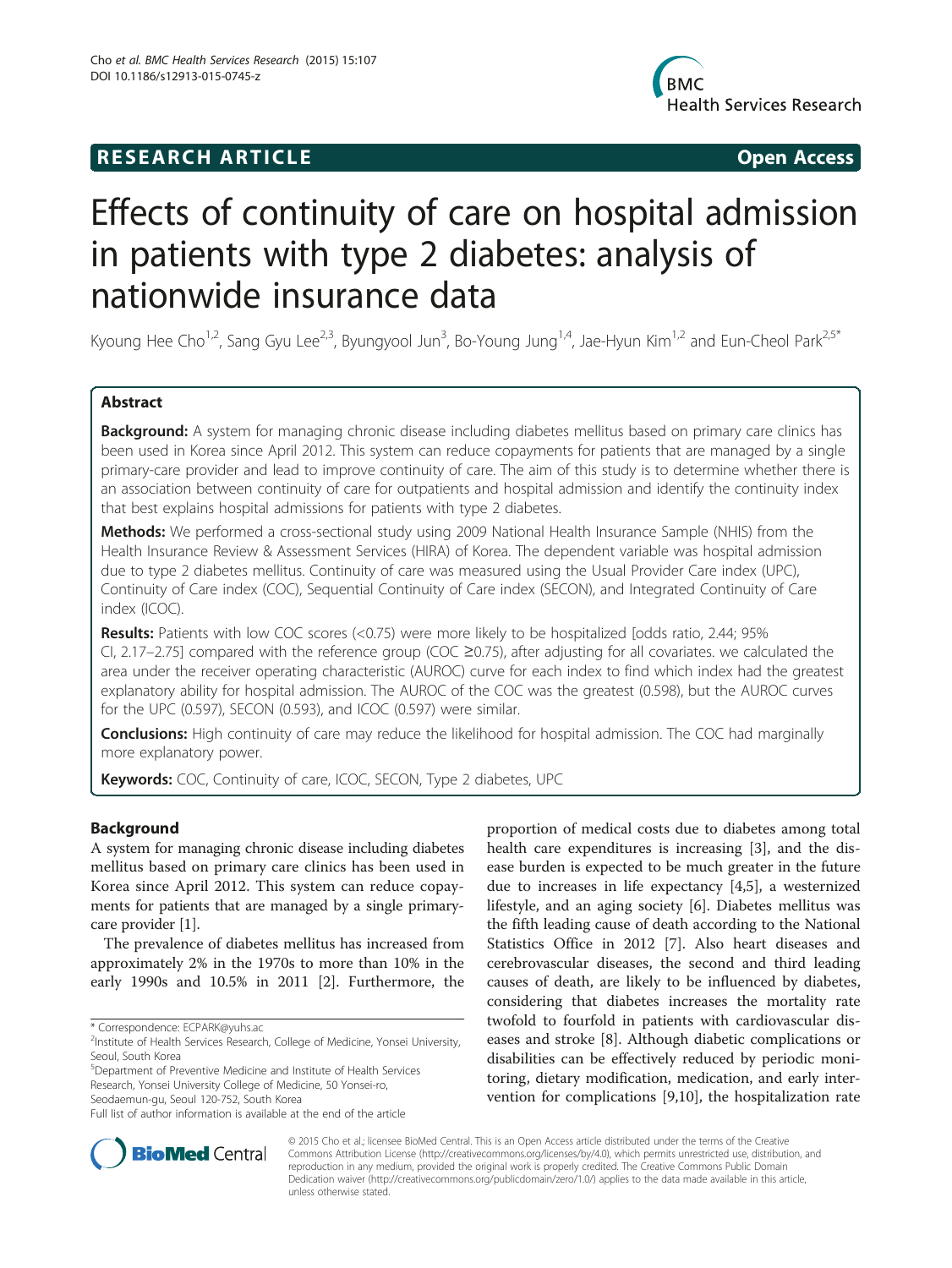for patients with uncontrolled diabetes in Korea was 127.6 people per 100,000 people in the population, more than two times the OECD (Organization for Economic Cooperation and Development) average of 50.3 people per 100,000 people in the population in 2011 [[11\]](#page-8-0).

In order to efficiently manage chronic diseases with limited resources, policymakers are becoming interested in the benefits of continuity of care, which can reduce the risks of diabetic complications [\[12](#page-8-0)], improve preventive care [\[13,14\]](#page-8-0), increase patient satisfaction [[15](#page-8-0)] and compliance [[16](#page-8-0),[17](#page-8-0)], and decrease emergency and inpatient medical services and care costs [[18-20\]](#page-8-0). Previous studies have shown that fragmented visit patterns [[21-24](#page-8-0)], a shortage of primary care [[25\]](#page-8-0), and difficulty in accessing ambulatory care are related to preventable hospitalization [[26](#page-8-0),[27](#page-8-0)]. In Korea, the National Health Insurance based on universal coverage has improved accessibility to medical care, and geographical accessibility are better because Korea is limited in area and has better transportation between regions. As accessibility of medical care improves, the causes of preventable hospitalization seem to be due to pattern of health care utilization. Also changes in health care management including shifts toward multidisciplinary group practices can be lead to fragmented visit patterns. Especially, Korea's system is quite different from the managed care delivery system of the US where a patient's selection of health care provider is regulated and restricted [\[28\]](#page-8-0). In Korea, primary care physicians work mostly in solo private practices and are reimbursed on a fee-for-service basis. This system enables patients to choose and retain an individual physician regardless of changes in employment status. It is important to evaluate the consequences of fragmented care visits through empirical study.

Although continuity of care is one of the desirable attributes that define primary care [[29,30\]](#page-8-0), empirical studies of associations between continuity of care and health outcomes in Korea are rare. Although continuity of care can be measured differently according to how it is defined, few studies have addressed this point.

The aims of this study were to analyze the association between continuity of ambulatory care and hospital admission and determine which continuity index has the best explanatory ability for hospital admission among patients with type 2 diabetes mellitus.

# Methods

#### Data source

This study used data from the 2009 National Health Insurance Sample (NHIS) of the Health Insurance Review & Assessment Services (HIRA) of Korea. The NHIS includes 1,100,000 patients who can represent the country as a whole (46,000,000 people) and is stratified according to sex, age in 5-year intervals, and hospital admission status. The 2009 data provided information from healthcare claims for about 1,100,000 patients, including all medical history during 2009, age, sex, costs, prescription history, diagnostic tests, and other factors. We used sampling weight to estimate the population. Ethical approval for this study was granted by the institutional review board of the Graduate School of Public Health, Yonsei University, Seoul, Korea.

#### Study design

We performed a cross-sectional study to identify the association between the continuity of ambulatory care and hospital admission. We classified the patients into two groups based on hospital admission status and examined the factors that influenced hospital admission. We measured the continuity of care by four indices and investigated which index had the greatest explanatory ability for hospital admission among patients with type 2 diabetes mellitus.

## Study subjects

This study included only patients with type 2 diabetes, because the pathogenesis is different in type 1 and type 2 diabetes. We selected patients who visited outpatient clinics and were given a major diagnosis code of E11, indicating type 2 diabetes based on the International Classification of Diseases-10. We defined medical usage as cases in which patients visited an outpatient clinic and received a main diagnosis of E11 or were prescribed hypoglycemic agents. The total number of patients with diabetes was 77,816 and comprised 3,234 with type 1 diabetes, 62,323 with type 2 diabetes, and 12,259 patients with the other types of diabetes such as diabetes related with nutrition deficiency. From 62,323 patients with type 2 diabetes, we excluded 127 patients with type 2 diabetes who were less than 20 years old and 7,738 patients whit less than four outpatient visits during the year. This criterion was intended to facilitate calculation of the continuity of care index in a structurally reasonable and meaningful manner. Another rationale for this criterion was to improve the accuracy of type 2 diabetes diagnosis. We obtained diabetes diagnoses from data, which are based on information from the HIRA claims database. The accuracy of diagnosis in HIRA claims data is roughly 70% [[31\]](#page-8-0). Thus, the final study population included 54,458 patients (Figure [1](#page-2-0)).

# Measures of study variables

# Outcome variable

The dependent variable in this study was hospital admission due to type 2 diabetes mellitus, defined by the usage of inpatient medical services for more than 1 day and a main diagnosis code of E11.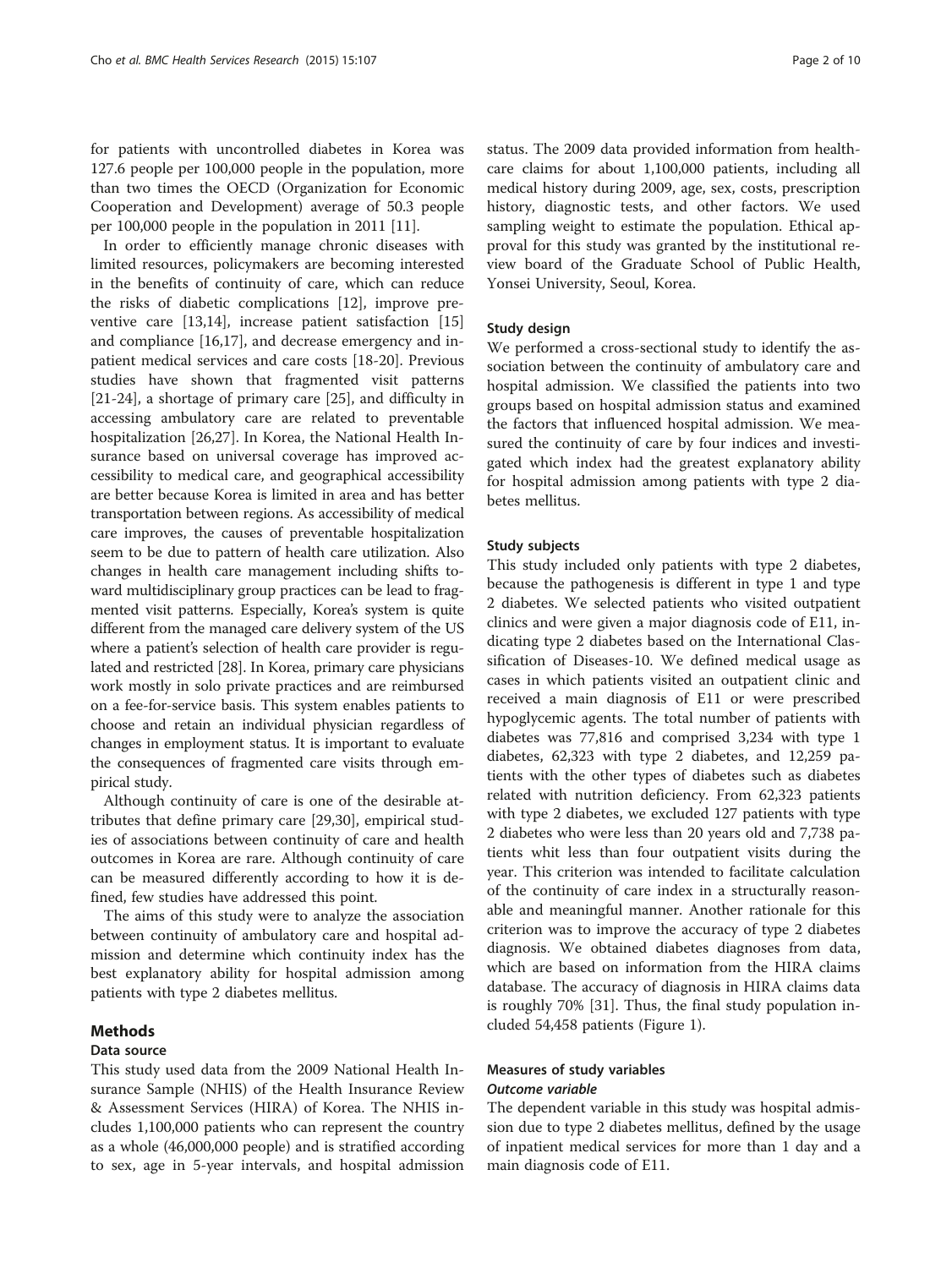<span id="page-2-0"></span>

#### Measurement of continuity of care

We measured continuity of care using the Usual Provider of Care (UPC), Continuity of Care (COC), Sequential Continuity of Care (SECON), and Integrated Continuity of Care (ICOC). The UPC, COC, and SECON are commonly used in healthcare practice. The ICOC was calculated by merging the UPC, COC, and SECON via a Principal Component Analysis (PCA), which used the weighted means of the variables for each type of index. The index values ranged from 0 to 1, with higher values indicating a higher continuity of care. Each index highlights a different aspect of continuity of care. The UPC highlights the density of care from the usual provider and measures the frequency of a patient's visits to a physician, dividing the visits to the same physician by the total number of visits during the defined time period [[32](#page-8-0)]. The formula for the UPC is as follows:

$$
UPC = \frac{\sum_{j=1}^{max} j \le M(nj)}{N} \tag{1}
$$

The COC emphasizes the distribution of visits to each healthcare provider that the patient visited [\[33](#page-8-0)]. One of the advantages of this index is that it reflects coordination of care arising when one provider refers a patient to another provider who takes the patient referral again. The formula for the COC is as follows:

$$
COC = \frac{\sum_{j=1}^{M} n_j^2 - N}{N(N-1)}
$$
 (2)

The SECON emphasizes the sequence of care from the same provider. This index sequentially measures the various physicians visited [[34](#page-9-0)]. The formula for the SECON is as follows:

$$
SECON = \frac{\sum_{i=1}^{N-1} Si}{N-1}
$$
\n(3)

- $\blacksquare$  N: total number of visits(only ambulatory visits)
- $\blacksquare$   $n_i$ : number of visits to the *j*th different provider,  $j = 1, 2...M$
- M: number of potentially available providers; 'potentially available providers' means providers which patient visited in this study.
- $\blacksquare$  Si: if the visit and the subsequent  $(i + 1)$ th visit are to the same provider then  $Si = 1$ , and  $Si = 0$  otherwise.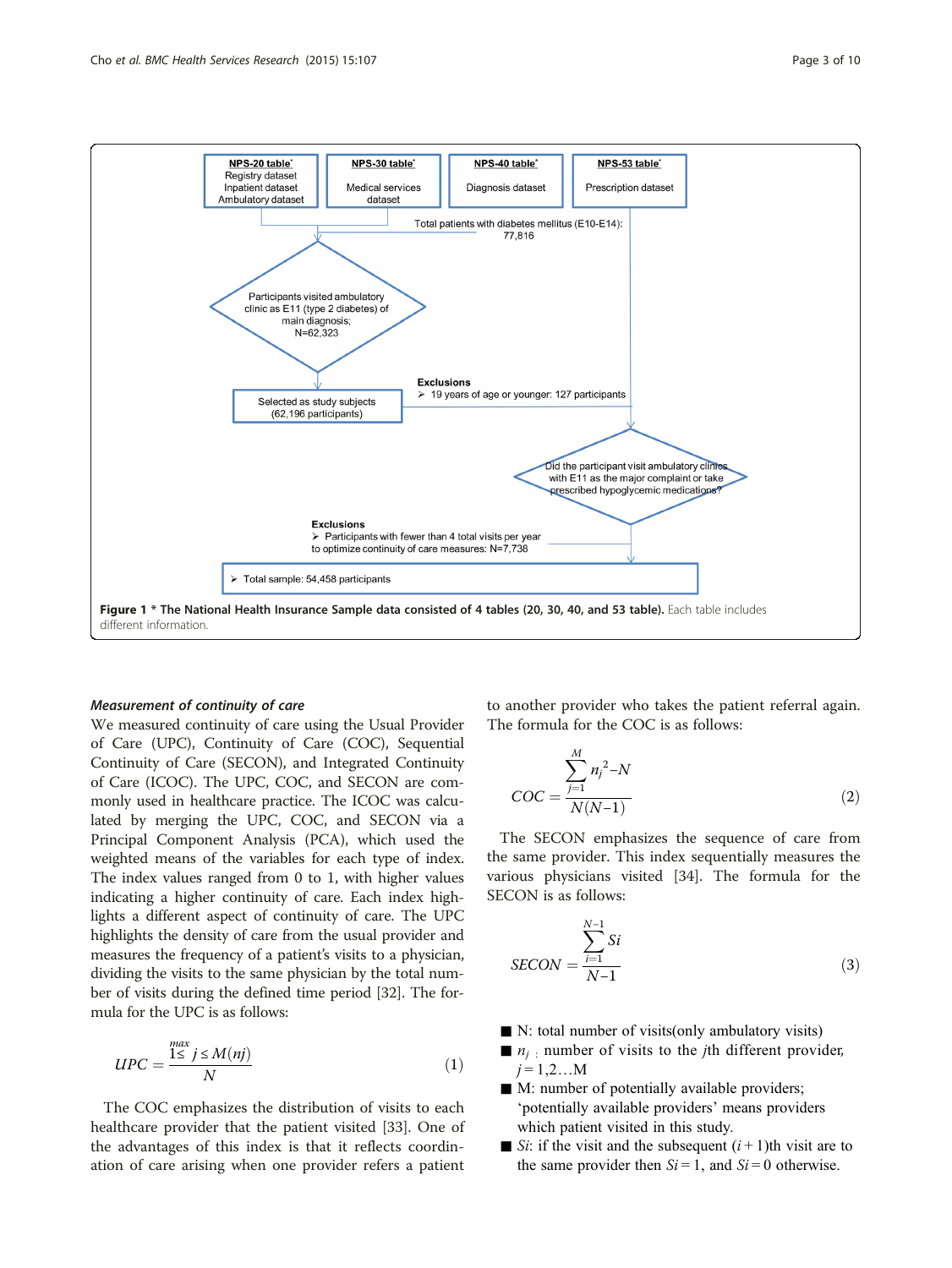The ICOC integrates the other three indices to give a different perspective when measuring continuity of care [[35\]](#page-9-0). The general formula for the ICOC index is as follows:

$$
ICOC = (\beta_1 UPC + \beta_2 COC + \beta_3 SECON)
$$
  

$$
/(\beta_1 + \beta_2 + \beta_3)
$$
 (4)

where  $\beta_1$ ,  $\beta_2$ , and  $\beta_3$  is the first principal component Eigenvector of the PCA result. We used the COC to identify the relationship between the continuity of ambulatory care and hospital admission status. In this analysis, high continuity was defined a COC value of 0.75 or more [\[36\]](#page-9-0). To find which index has the greatest explanatory ability for hospital admission, we divided the scores for the four indices into five categories: 1.00 (perfect), 0.76–0.99 (very high), 0.51–0.75 (high), 0.26–0.50 (low), and 0.00–0.25 (very low). We then identified the risks for hospital admission according to the continuity level and identified the index with the greatest explanatory ability.

#### Other covariates

The covariates included age, sex, health insurance type, severity of disease, number of combination hypoglycemic agents, main attending clinic, type of diabetic medication prescribed, number of tests performed, and medication prescription days. In case of health insurance, people can qualify for medical aids whose household income is less than \$ 600 per month based on single household. We calculated two values to define the severity of disease and used the larger of the two values for our analysis. One value was the patient clinical complexity level using the Korean Diagnosis Related Groups (KDRG) code. The KDRG code accepted at face value the major diagnostic categories system of USA. The other value was the total number of diabetic complications based on diagnosis codes throughout all medical care during 2009. We used the three proxy variables for patient severity. If blood glucose level is not controlled, patients with type 2 diabetes are prescribed combination therapies with hypoglycemic agents. We judged that the number of prescribed combinations of hypoglycemic agents might reflect the real disease severity. The main attending clinic was the healthcare institution visited most frequently by the patient for outpatient care and if visit frequency per institution was same, the main attending clinic was the healthcare institution visited the latest. If the severity of disease is greater, patients in Korea use a higher-level hospital.

#### Statistical analysis

We divided the patients into two groups based on whether experienced hospital admission or not and compared the

differences of the distribution of each relevant factor between the groups using the chi-square test and used sampling weight to estimate population. The relationship between the continuity of care and hospital admission was evaluated by a multiple logistic regression analysis. To identify the association between continuity of care and hospital admission, we had to do only one index. We could not put four continuity indices in model at the same time because of multicollinearity among indices. So we selected COC. This index is the most commonly used and can reflect the number of total visits and the number of health care provider who patients visit. We classified stratified to scores of COC. We defined high as COC scores were more than 0.75, and low as COC scores were less than 0.75. We tested the goodness-of-fit of model using the Log Likelihood Ratio. We also tested the linear trend in odds ratios across the five categories of continuity level and calculated the area under the receiver operating characteristic (AUROC) curve for each continuity index in a multiple logistic regression. We performed a PCA to calculate ICOC scores and used Correlation Coefficients to compare the correlates between the ICOC and the other continuity indices to assess the explanatory ability of the ICOC and the correlations of the PCA results. Our analysis was performed using the SAS statistical software (version 9.2).

#### Results

In our sample, 4.0% of the patients experienced hospital admission and 96.0% did not experience hospital admission. The two groups were significantly different in all of the individual patient characteristics (Table [1](#page-4-0)).

The logistic regression analyses showed that the continuity of care was significantly related to hospitalization, with the odds ratio of hospital admission being low for patients who had good continuity of care (Table [2\)](#page-6-0). The reference group for comparison was patients with a COC score of 0.75 or more. The unadjusted odds ratio for hospital admission was 2.95 [95% CI: 2.78–3.12], and after adjusting for all covariates including disease severity, the odds ratio for hospital admission was 2.44 [95% CI: 2.17–2.75].

Table [3](#page-7-0) presents the distribution according to hospital admission and the relationship between the continuity level and hospital admission status for each continuity index. When compared with the reference group (patients with a continuity level of 1.00), the adjusted odds ratio of the group with a continuity level of 0.00-0.25 was 17.71 [95% CI: 8.51–36.86], 4.84[95% CI: 3.94–5.96], 3.27[95% CI: 2.53–4.23], and 4.60 [95% CI: 2.80–7.54] based on the UPC, COC, SECON, and ICOC, respectively. The unadjusted and adjusted odds ratios for hospital admission increased gradually as the level of continuity decreased based on all the continuity indices (p for trend: <.0001;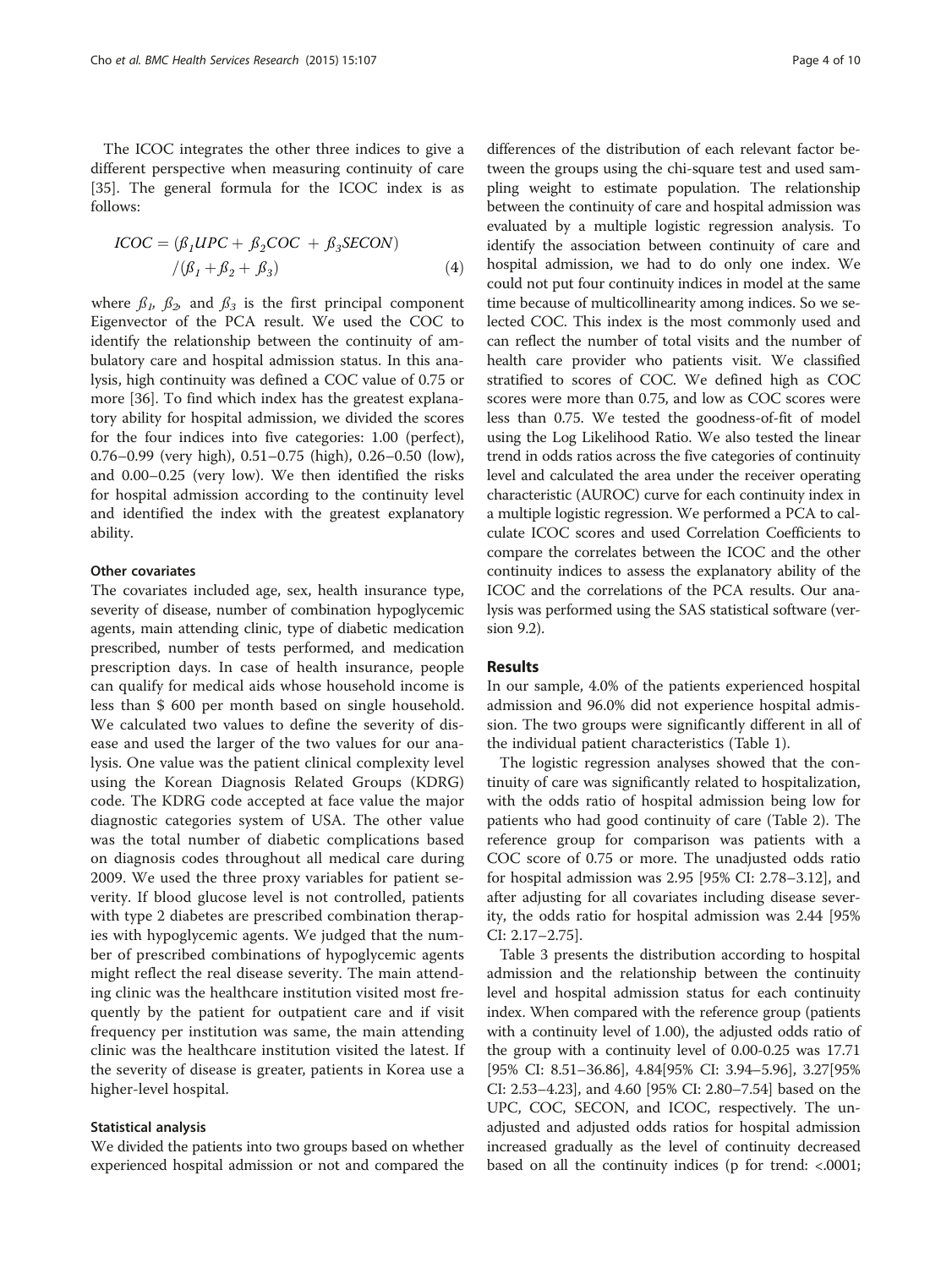# <span id="page-4-0"></span>Table 1 Distribution of individual patient characteristics by hospital admission status

|                                           |        |        |           |        | Unit*: persons (%) |         |  |
|-------------------------------------------|--------|--------|-----------|--------|--------------------|---------|--|
| Characteristics                           | Yes    |        |           | No     |                    | P-value |  |
| Age (years)                               |        |        |           |        |                    |         |  |
| $20 - 29$                                 | 492    | (6.8)  | 6,723     | (93.2) | 7,215              | < .0001 |  |
| $30 - 39$                                 | 1,977  | (4.3)  | 44,169    | (95.7) | 46,146             |         |  |
| $40 - 49$                                 | 7,415  | (3.7)  | 190,437   | (96.3) | 197,852            |         |  |
| $50 - 59$                                 | 11,885 | (3.3)  | 348,114   | (96.7) | 359,998            |         |  |
| $60 - 69$                                 | 13,715 | (3.3)  | 402,021   | (96.7) | 415,736            |         |  |
| $\geq 70$                                 | 19,308 | (5.6)  | 323,871   | (94.4) | 343,179            |         |  |
| Sex                                       |        |        |           |        |                    |         |  |
| Male                                      | 25,861 | (3.6)  | 690,913   | (96.4) | 716,774            | < .0001 |  |
| Female                                    | 28,931 | (4.4)  | 624,422   | (95.6) | 653,353            |         |  |
| Health insurance type                     |        |        |           |        |                    |         |  |
| National health Insurance                 | 43,077 | (3.4)  | 1,209,520 | (96.6) | 1,252,597          | < .0001 |  |
| Medical Aid                               | 11,262 | (10.2) | 98,692    | (89.8) | 109,953            |         |  |
| Others                                    | 453    | (6.0)  | 7,123     | (94.0) | 7,577              |         |  |
| Severity <sup>†</sup>                     |        |        |           |        |                    |         |  |
| 0                                         | 9,654  | (2.1)  | 446,796   | (97.9) | 456,450            | < .0001 |  |
| 1                                         | 26,600 | (3.8)  | 672,502   | (96.2) | 699,102            |         |  |
| 2                                         | 15,438 | (7.8)  | 182,160   | (92.2) | 197,598            |         |  |
| $\geq$ 3                                  | 3,100  | (18.3) | 13,877    | (81.7) | 16,977             |         |  |
| Number of combination hypoglycemic agents |        |        |           |        |                    |         |  |
| No medication                             | 27,131 | (6.6)  | 386,204   | (93.4) | 413,335            | < .0001 |  |
| 1 agent                                   | 13,192 | (2.9)  | 438,165   | (97.1) | 451,358            |         |  |
| 2 agents                                  | 10,977 | (2.7)  | 393,227   | (97.3) | 404,204            |         |  |
| $\geq$ 3 agents                           | 3,492  | (3.4)  | 97,738    | (96.6) | 101,230            |         |  |
| <b>Diabetic medication</b>                |        |        |           |        |                    |         |  |
| No medication                             | 27,131 | (6.6)  | 386,204   | (93.4) | 413,335            |         |  |
| Oral                                      | 25815  | (2.8)  | 907507    | (97.2) | 933,323            |         |  |
| Insulin injection or pump                 | 1846   | (7.9)  | 21623     | (92.1) | 23,469             |         |  |
| Main attending clinic                     |        |        |           |        |                    |         |  |
| General hospital                          | 24,315 | (7.1)  | 319,543   | (92.9) | 343,858            | < .0001 |  |
| Hospital                                  | 7,300  | (7.7)  | 88,053    | (92.3) | 95,353             |         |  |
| Clinical                                  | 21,600 | (2.5)  | 833,908   | (97.5) | 855,508            |         |  |
| Public health center                      | 1,577  | (2.1)  | 73,830    | (97.9) | 75,407             |         |  |
| Number of had tested <sup>§</sup>         |        |        |           |        |                    |         |  |
| None                                      | 13,454 | (4.3)  | 300,036   | (95.7) | 313,489            | .0035   |  |
| 1                                         | 35,615 | (4.0)  | 864,939   | (96.0) | 900,554            |         |  |
| $\geq$ 2                                  | 5,723  | (3.7)  | 150,361   | (96.3) | 156,084            |         |  |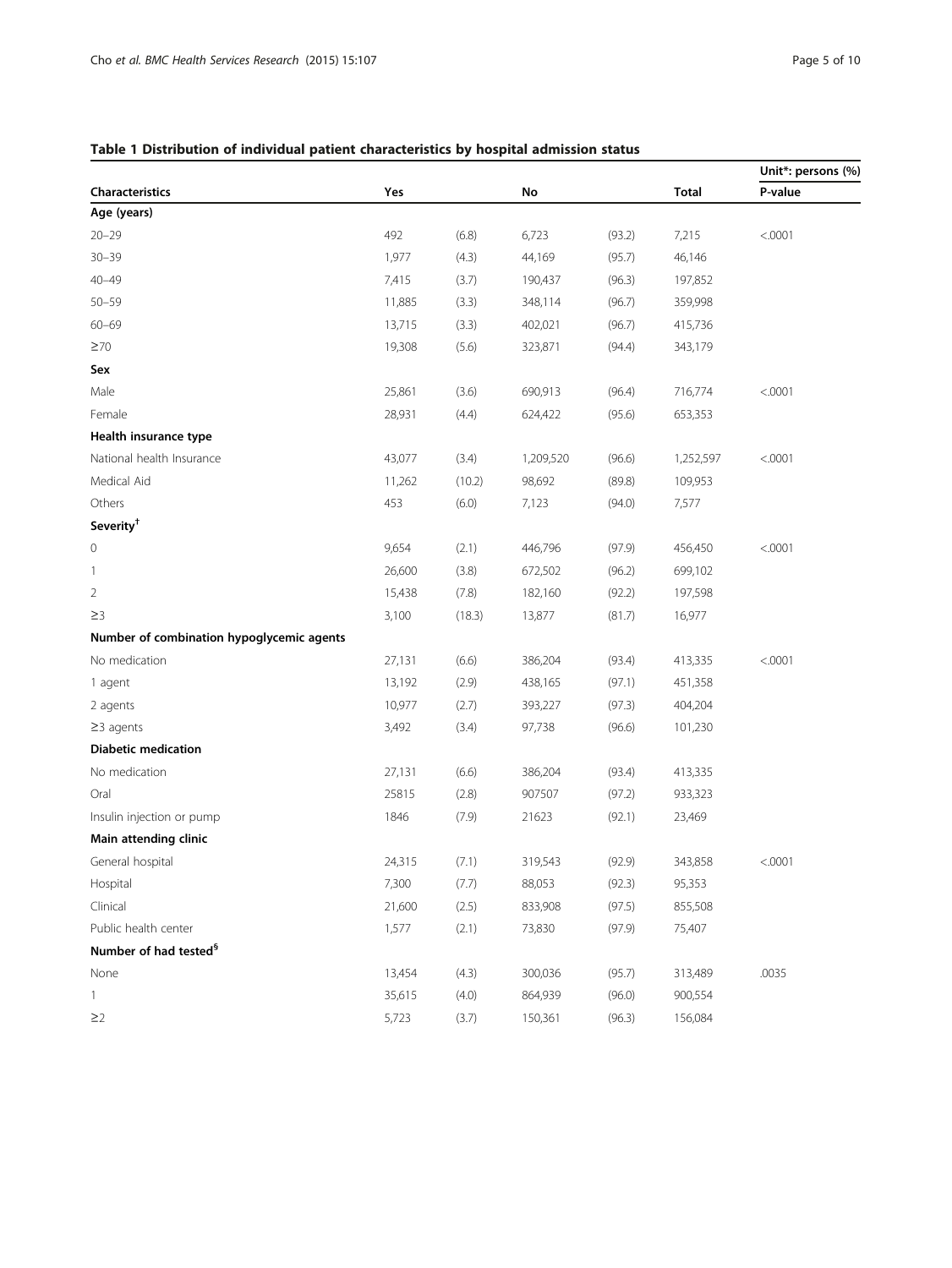| <b>Medication Prescription Days</b> |        |       |         |        |           |         |
|-------------------------------------|--------|-------|---------|--------|-----------|---------|
| 0 days & Severity = $0''$           | 699    | (1.9) | 35,430  | (98.1) | 36,130    | < .0001 |
| 0 days & Severity $\geq 1'''$       | 2,277  | (4.3) | 50,523  | (95.7) | 52,799    |         |
| $1 - 179$                           | 18,308 | (8.4) | 198,914 | (91.6) | 217,222   |         |
| 180-269                             | 10,969 | (6.1) | 169,360 | (93.9) | 180,330   |         |
| 270-359                             | 15,846 | (3.4) | 451,804 | (96.6) | 467,650   |         |
| $\geq$ 360                          | 6,692  | (1.6) | 409.304 | (98.4) | 415,996   |         |
| Level of continuity                 |        |       |         |        |           |         |
| High (COC scores ≥0.75)             | 27,508 | (2.7) | 984.191 | (97.3) | 1,011,698 | < .0001 |
| Low (COC scores <0.75)              | 27,285 | (7.6) | 331,144 | (92.4) | 358,428   |         |

Table 1 Distribution of individual patient characteristics by hospital admission status (Continued)

\*Weighted frequency (weighted percent).

<sup>+</sup>used larger value whether number of complications related to diabetes mellitus or PCCL (Patient Clinical Complexity Level) using KDRG code.

<sup>§</sup>Tests included: HbA1c test, Glucose test, Lipid profiles and Fundus examination (fundus examination, fundus photography and fluorescence fundus angiography<u>)</u> ″Patients did not need medications; ‴patients who need medication but did not take prescriptions.

Figure [2\)](#page-7-0). Additionally, we calculated the AUROC curve for each index to find which index had the greatest explanatory ability for hospital admission. The AUC of the COC was the greatest (0.598), but the AUROC curves for the UPC (0.597), SECON (0.593), and ICOC (0.597) were similar.

#### **Discussion**

Our findings indicate that high continuity of care reduced the odds ratio for hospital admission. Indeed, all four continuity indices displayed a trend for the odds ratio for hospital admission to decrease gradually as the continuity level increased.

The association between the continuity of care and hospital admission for the patients with type 2 diabetes in this study is consistent with previous studies of the association between the continuity of care and outcomes for patients with chronic conditions. Our study did not reveal the mechanism leading to these results. Gray et al. conducted a study of the theory of continuity of care, however, and suggested that continuity of care could provide benefits to patients by reinforcing the accumulation of patient knowledge, improving interpersonal communication, and increasing the likelihood that patients adhere to their doctors' advice [\[37\]](#page-9-0). Another study found that the benefits of continuity may be magnified among patients with chronic disease, because patients with chronic disease are more likely than healthy persons to use outpatient services and may establish relationships with their physicians more quickly [\[38](#page-9-0)]. A third study suggested that a diabetes care model that integrates primary and specialty care, together with practices that adhere to guideline recommendations, was associated with a reduction in all-cause mortality and all types of hospitalizations (not only diabetes related), as compared with less structured models, without increasing direct health costs [\[39\]](#page-9-0). In Korea, more than \$925

millions  $(US1\$  = 1,000 Korean Won) were spent as a medical care spending due to diabetes in 2013, and of these 17.5% was attributable to preventable hospitalization such as hospital admission due to short or long term complication and due to uncontrolled diabetes mellitus [\[3](#page-8-0)]. If diabetes care model is reformed so primary care and specialty care are integrated, the preventable hospitalization could be reduced.

We evaluated four commonly used continuity indices to determine which index best explains hospital admissions for patients with type 2 diabetes. The AUROC curve of the COC was the largest, but the differences in explanatory ability among the indices were small. Hence, it may make little difference which index is used to measure the continuity of care for patients with type 2 diabetes. The definition of continuity is different for each index, however. Therefore, an index should be selected according to the features of the patients' diseases and the policy related with the diseases, because the usage pattern for medical services will be different based on the policy.

This study has some limitations. The first limitation is the accuracy of the diagnosis. We used the NPS data based on the HIRA claims database. The accuracy of diagnosis in the KNHI claims data is about 70%. Therefore, when defining ambulatory care usage due to type 2 diabetes, we reviewed not only the diagnosis code but also the general components of the medications prescribed. Thus, we included taking prescriptions for hypoglycemic agents as medical usage for type 2 diabetes in case where the main diagnosis was not diabetes mellitus. Despite our efforts, the accuracy of diagnosis of type 2 diabetes in this study may be challenged. The second limitation is that we could not consider all the factors affecting the continuity of care and hospital admission, such as income level, education, residence area, health behaviors, and diagnosis date, because of the limitations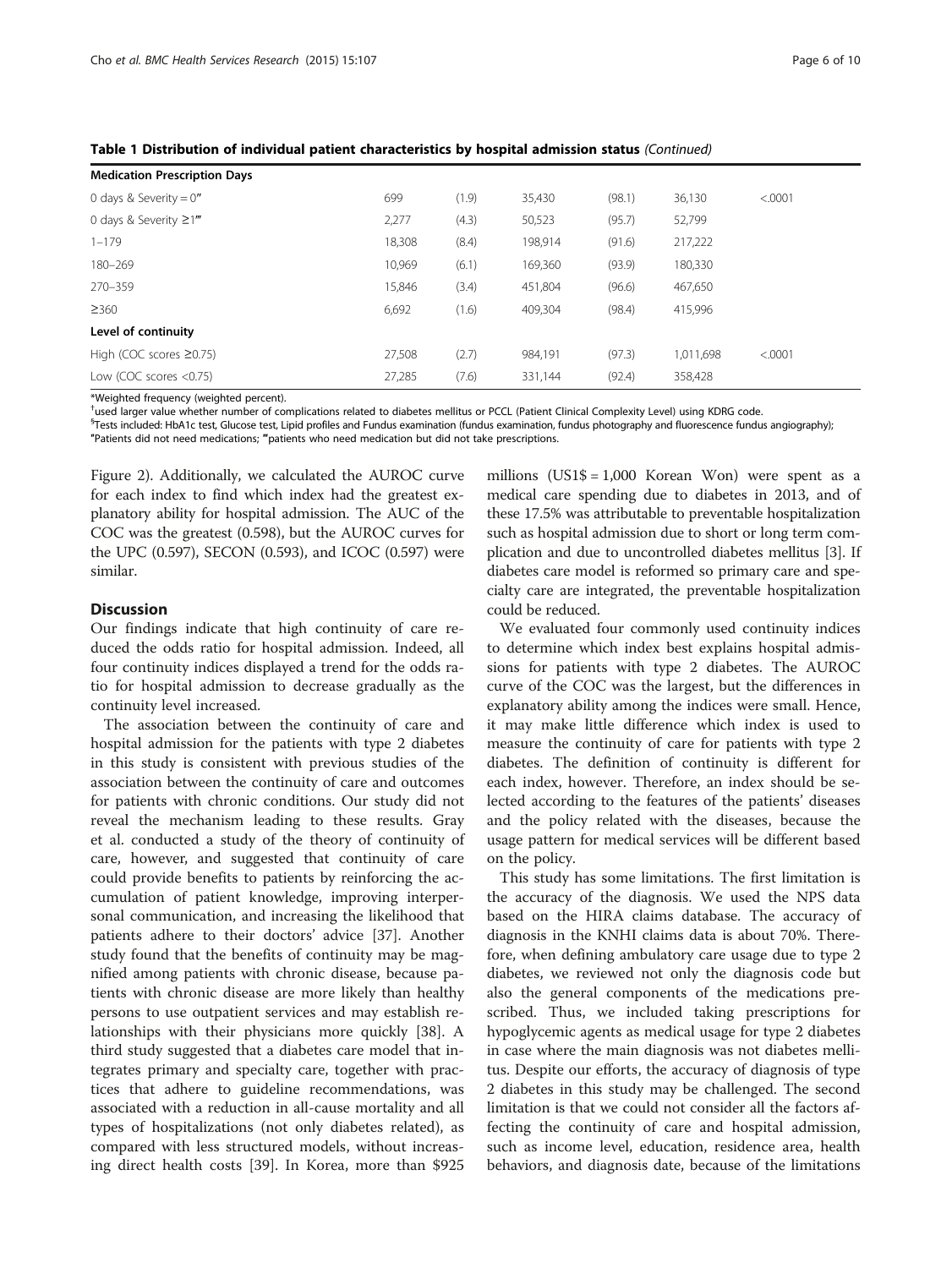| וועו טועומו כוומו מכנכו ואנוכא                      |               |               |               |               |  |  |  |  |
|-----------------------------------------------------|---------------|---------------|---------------|---------------|--|--|--|--|
|                                                     | Unadjusted    |               | Adjusted      |               |  |  |  |  |
| <b>Characteristics</b>                              | Odds<br>ratio | 95% CI        | Odds<br>ratio | 95% CI        |  |  |  |  |
| Age(years)                                          |               |               |               |               |  |  |  |  |
| $20 - 29$                                           | 1.23          | $0.88 - 1.71$ | 1.07          | $0.72 - 1.59$ |  |  |  |  |
| $30 - 39$                                           | 0.75          | $0.64 - 0.88$ | 0.84          | $0.71 - 1.00$ |  |  |  |  |
| $40 - 49$                                           | 0.65          | $0.60 - 0.72$ | 0.74          | $0.67 - 0.83$ |  |  |  |  |
| 50-59                                               | 0.57          | $0.53 - 0.62$ | 0.69          | $0.63 - 0.75$ |  |  |  |  |
| $60 - 69$                                           | 0.57          | $0.53 - 0.62$ | 0.66          | $0.61 - 0.72$ |  |  |  |  |
| $\geq 70$                                           | 1.00          |               | 1.00          |               |  |  |  |  |
| Sex                                                 |               |               |               |               |  |  |  |  |
| Male                                                | 1.00          |               | 1.00          |               |  |  |  |  |
| Female                                              | 1.24          | $1.17 - 1.31$ | 1.11          | $1.04 - 1.19$ |  |  |  |  |
| <b>Health security</b>                              |               |               |               |               |  |  |  |  |
| Health insurance                                    | 1.00          |               | 1.00          |               |  |  |  |  |
| Medical aid                                         | 3.20          | 2.96-3.47     | 2.32          | $2.11 - 2.54$ |  |  |  |  |
| Others                                              | 1.79          | 1.29-2.48     | 0.91          | $0.63 - 1.30$ |  |  |  |  |
| <b>Severity</b>                                     |               |               |               |               |  |  |  |  |
| 0                                                   | 1.00          |               | 1.00          |               |  |  |  |  |
| 1                                                   | 1.83          | $1.70 - 1.97$ | 1.75          | $1.60 - 1.90$ |  |  |  |  |
| 2                                                   | 3.92          | $3.60 - 4.27$ | 3.05          | $2.76 - 3.37$ |  |  |  |  |
| $\geq$ 3                                            | 10.34         | 8.64-12.38    | 6.85          | $5.62 - 8.34$ |  |  |  |  |
| <b>Number of combination</b><br>hypoglycemic agents |               |               |               |               |  |  |  |  |
| No medication                                       | 2.33          | $2.18 - 2.50$ | 1.77          | $1.62 - 1.93$ |  |  |  |  |
| 1 agent                                             | 1.00          |               | 1.00          |               |  |  |  |  |
| 2 agents                                            | 0.93          | $0.86 - 1.01$ | 1.14          | $1.04 - 1.25$ |  |  |  |  |
| $\geq$ 3 agents                                     | 1.19          | $1.05 - 1.34$ | 1.46          | $1.27 - 1.67$ |  |  |  |  |
| <b>Diabetic medication</b>                          |               |               |               |               |  |  |  |  |
| Oral                                                | 1.00          |               | 1.00          |               |  |  |  |  |
| Insulin injection or pump                           | 3.00          | $2.52 - 3.58$ | 1.82          | $1.48 - 2.23$ |  |  |  |  |
| Main attending clinic                               |               |               |               |               |  |  |  |  |
| General hospital                                    | 1.18          | $1.06 - 1.31$ | 1.16          | $1.03 - 1.31$ |  |  |  |  |
| Hospital                                            | 1.08          | $0.99 - 1.19$ | 1.20          | $1.08 - 1.34$ |  |  |  |  |
| Clinical                                            | 1.00          |               | 1.00          |               |  |  |  |  |
| Public health center                                |               |               |               |               |  |  |  |  |
| Number of had tested                                | 2.94          | $2.76 - 3.13$ | 3.01          | $2.80 - 3.23$ |  |  |  |  |
| None                                                | 3.20          | $2.91 - 3.52$ | 2.60          | 2.33-2.91     |  |  |  |  |
| 1                                                   | 1.00          |               | 1.00          |               |  |  |  |  |
| $\geq$ 2                                            | 0.83          | $0.71 - 0.97$ | 0.89          | $0.75 - 1.07$ |  |  |  |  |
| <b>Medication prescription days</b>                 |               |               |               |               |  |  |  |  |
| 0 days & Severity = $0$                             | 1.21          | $0.95 - 1.53$ | 1.86          | 1.43–2.43     |  |  |  |  |
| 0 days & Severity ≥1                                | 2.76          | 2.36-3.22     | 2.05          | 1.71–2.45     |  |  |  |  |
| $1 - 179$                                           | 5.63          | 5.14-6.16     | 3.72          | 3.34-4.16     |  |  |  |  |
|                                                     |               |               |               |               |  |  |  |  |

180–269 3.96 3.59–4.37 3.41 3.06–3.81

<span id="page-6-0"></span>Table 2 Odds Ratios for hospital admission according to individual characteristics

Table 2 Odds Ratios for hospital admission according to individual characteristics (Continued)

| 270-359                       | 215  | $1.96 - 2.34$ 2.07       |      | 1.87–2.28     |
|-------------------------------|------|--------------------------|------|---------------|
| $\geq 360$                    | 1.00 | $\overline{\phantom{a}}$ | 1.00 | -             |
| Level of continuity*          |      |                          |      |               |
| High (COC scores $\geq$ 0.75) | 1.00 | $\qquad \qquad$          | 1.00 | -             |
| Low (COC scores $< 0.75$ )    | 295  | 2.78-3.12                | 244  | $2.17 - 2.75$ |

\*to identify the association between continuity of care and hospital admission, we had to do only one index. We could not put four continuity indices in this model at the same time because of multicollinearity among indices; high defined as COC scores were more than 0.75, and low defined as COC scores were less than o.75.

of the claims data. Our analysis of income, for example, was limited to a dichotomous classification based on the type of health insurance. Furthermore, health behaviors and blood glucose control are highly related, but we could not identify the relationship directly. The third limitation is that our results could not reflect the characteristics of patients with fewer than four ambulatory visits. We excluded patients with fewer than four outpatient visits to increase the validity of our measurements of continuity. For example, in some cases where the actual continuity was not good, the continuity value was relatively high because the patient visited the same physician twice in the year. The fourth limitation is that we could not identify the individual service provider on the basis of the information in the claims database. Hence, the outpatient healthcare provider was not a physician but was instead a medical institution. The final limitation is that although we made an effort to restrict the variables to factors associated with type 2 diabetes, some of the tests performed at the ambulatory care clinics could have been for patients without diabetic complications. Because the study design was cross sectional, the problem of interpretative confusion may be raised in relation to the reasons for hospital admission.

Despite the limitations, our study has several strengths. First, we analyzed a representative sample of patients with type 2 diabetes mellitus using nationwide claims data. Second, unlike most previous studies, which adjusted for patient severity using only Charlsons' comorbidity index, the number of comorbidities, and the number of diabetic complications, we adjusted for severity by dividing disease severity and patient severity. We also went to great lengths to adjust for severity using proxy variables that reflect real disease severity, such as the number and types of combinations of hypoglycemic agents.

In conclusion, our results support the hypothesis that reducing fragmented care and improving continuity of care can decrease hospital admissions for patients with chronic diseases including diabetes. We would encourage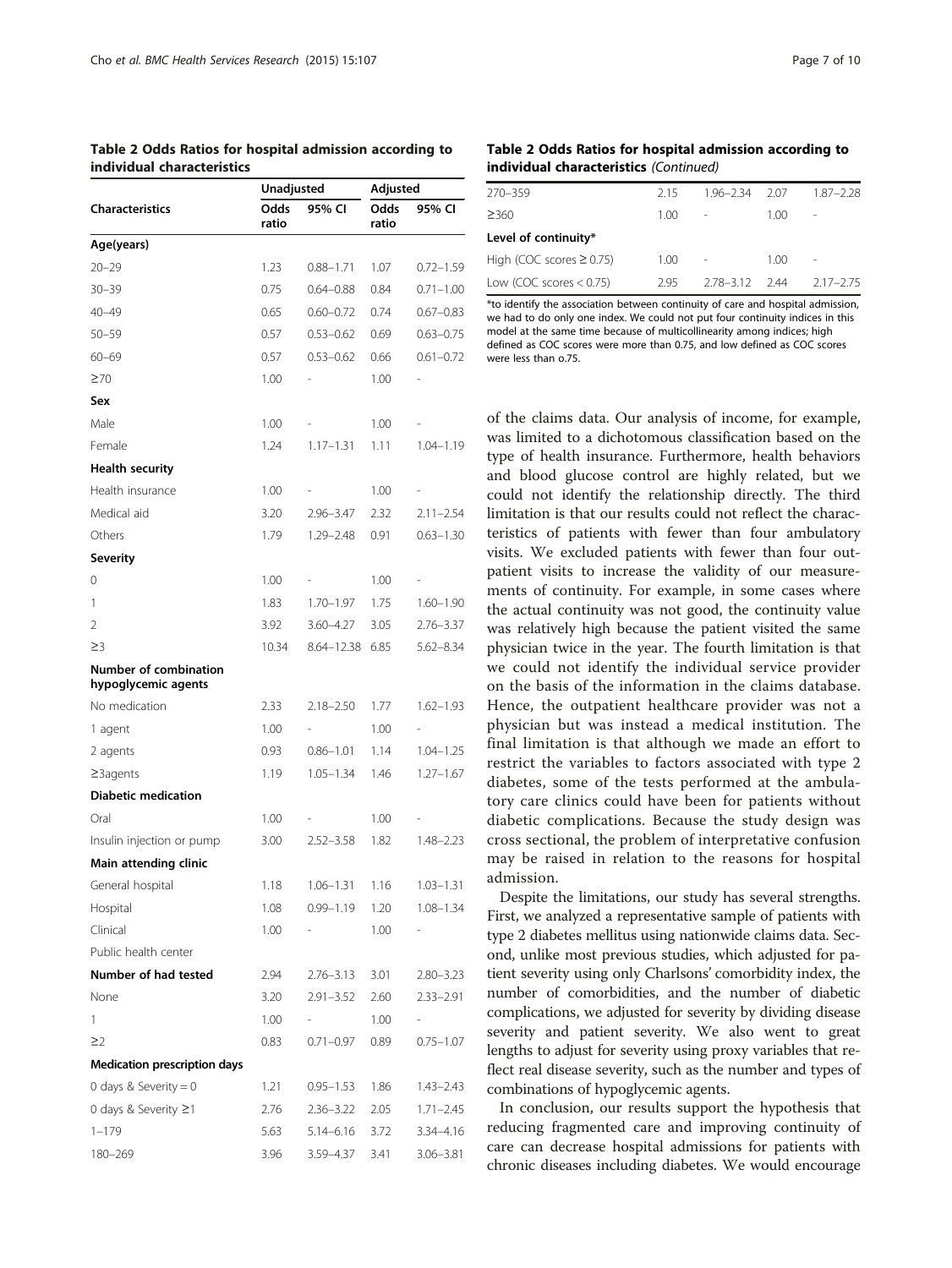|               | Characteristics Hospital admission |              |         |           | <b>Total</b>   | P-value | Unadjusted | 95% CI        | P for              | Adjusted        | 95% CI        | P for              | $\mathsf{AUC}^{\S}$ |
|---------------|------------------------------------|--------------|---------|-----------|----------------|---------|------------|---------------|--------------------|-----------------|---------------|--------------------|---------------------|
|               | Yes                                | $n (%)^*$ No |         | $n (%)^*$ |                |         | OR         |               | Trend <sup>+</sup> | OR <sup>‡</sup> |               | trend <sup>†</sup> |                     |
| <b>UPC</b>    |                                    |              |         |           |                |         |            |               |                    |                 |               |                    |                     |
| Perfect 1.0   | 21,108                             | (2.4)        | 866,469 | (97.6)    | 887,576 <.0001 |         | 1.00       |               | < .0001            | 1.00            |               | < .0001            | 0.597               |
| $0.76 - 0.99$ | 13,177                             | (5.7)        | 220,022 | (94.3)    | 233,198        |         | 2.45       | $2.28 - 2.63$ |                    | 2.45            | $2.25 - 2.67$ |                    |                     |
| $0.51 - 0.75$ | 14,231                             | (7.5)        | 175,545 | (92.5)    | 189,776        |         | 3.39       | $3.15 - 3.64$ |                    | 3.09            | $2.84 - 3.36$ |                    |                     |
| $0.26 - 0.50$ | 6,169                              | (10.4)       | 53,046  | (89.6)    | 59,215         |         | 5.38       | $4.85 - 5.96$ |                    | 3.90            | 3.45-4.42     |                    |                     |
| $0.00 - 0.25$ | 107                                | (29.8)       | 253     | (70.2)    | 362            |         | 14.09      | 11.72-16.94   |                    | 17.71           | 8.51-36.86    |                    |                     |
| COC           |                                    |              |         |           |                |         |            |               |                    |                 |               |                    |                     |
| Perfect 1.00  | 21,108                             | (2.4)        | 866,469 | (97.6)    | 887,576 <.0001 |         | 1.00       |               | < .0001            | 1.00            |               | < .0001            | 0.598               |
| $0.76 - 0.99$ | 5,762                              | (5.1)        | 107,599 | (94.9)    | 113,361        |         | 2.20       | 1.99-2.42     |                    | 2.44            | $2.17 - 2.75$ |                    |                     |
| $0.51 - 0.75$ | 11,262                             | (6.2)        | 169,976 | (93.8)    | 181,237        |         | 2.72       | $2.52 - 2.94$ |                    | 2.58            | $2.36 - 2.83$ |                    |                     |
| $0.26 - 0.50$ | 14,577                             | (8.4)        | 158,714 | (91.6)    | 173,291        |         | 3.77       | $3.50 - 4.06$ |                    | 3.30            | $3.03 - 3.59$ |                    |                     |
| $0.00 - 0.25$ | 2,085                              | (14.2)       | 12,577  | (85.8)    | 14,661         |         | 6.81       | $5.66 - 8.19$ |                    | 4.84            | 3.94-5.96     |                    |                     |
| <b>SECON</b>  |                                    |              |         |           |                |         |            |               |                    |                 |               |                    |                     |
| Perfect 1.00  | 21,108                             | (2.4)        | 866,469 | (97.6)    | 887,576        | < .0001 | 1.00       |               | < .0001            | 1.00            |               | < .0001            | 0.593               |
| $0.76 - 0.99$ | 15,215                             | (5.7)        | 253,183 | (94.3)    | 268,398        |         | 2.47       | $2.30 - 2.65$ |                    | 2.70            | $2.49 - 2.93$ |                    |                     |
| $0.51 - 0.75$ | 12,023                             | (8.1)        | 135,599 | (91.9)    | 147,622        |         | 3.64       | $3.37 - 3.94$ |                    | 2.97            | $2.71 - 3.26$ |                    |                     |
| $0.26 - 0.50$ | 5,262                              | (9.7)        | 48,961  | (90.3)    | 54,223         |         | 4.41       | 3.95-4.93     |                    | 3.43            | $3.03 - 3.88$ |                    |                     |
| $0.00 - 0.25$ | 1,185                              | (9.6)        | 11,123  | (90.4)    | 12,308         |         | 4.37       | $3.50 - 5.46$ |                    | 3.27            | $2.53 - 4.23$ |                    |                     |
| <b>ICOC</b>   |                                    |              |         |           |                |         |            |               |                    |                 |               |                    |                     |
| Perfect 1.00  | 21,108                             | (2.4)        | 866,469 | (97.6)    | 887,576 <.0001 |         | 1.00       |               | < .0001            | 1.00            |               | < .0001            | 0.597               |
| $0.76 - 0.99$ | 9,715                              | (5.4)        | 170,937 | (94.6)    | 180,652        |         | 2.33       | $2.15 - 2.53$ |                    | 2.49            | $2.26 - 2.74$ |                    |                     |
| $0.51 - 0.75$ | 17,015                             | (7.1)        | 221,398 | (92.9)    | 238,414        |         | 3.16       | $2.95 - 3.38$ |                    | 2.88            | $2.66 - 3.11$ |                    |                     |
| $0.26 - 0.50$ | 6,508                              | (10.8)       | 53,930  | (89.2)    | 60,438         |         | 4.95       | $4.46 - 5.50$ |                    | 3.92            | 3.48-4.42     |                    |                     |
| $0.00 - 0.25$ | 446                                | (14.6)       | 2,600   | (85.4)    | 3,046          |         | 7.05       | 4.70-10.56    |                    | 4.60            | $2.80 - 7.54$ |                    |                     |

<span id="page-7-0"></span>

UPC, usual provider care; COC, continuity of care; SECON, sequential continuity; ICOC, integrated continuity of care, AUC, area under the receiver operating characteristic curve).

\*weighted frequency (weighted percent).

<sup>†</sup>P for trend: wald Chi-square.

\*Odds Ratio are adjusted by each continuity index (UPC, COC, SECON, and ICOC) separately and all other independent variables because of multicollinearity between index. <sup>§</sup> means discrimination ability of prediction model; The AUC of this model was 0.715.

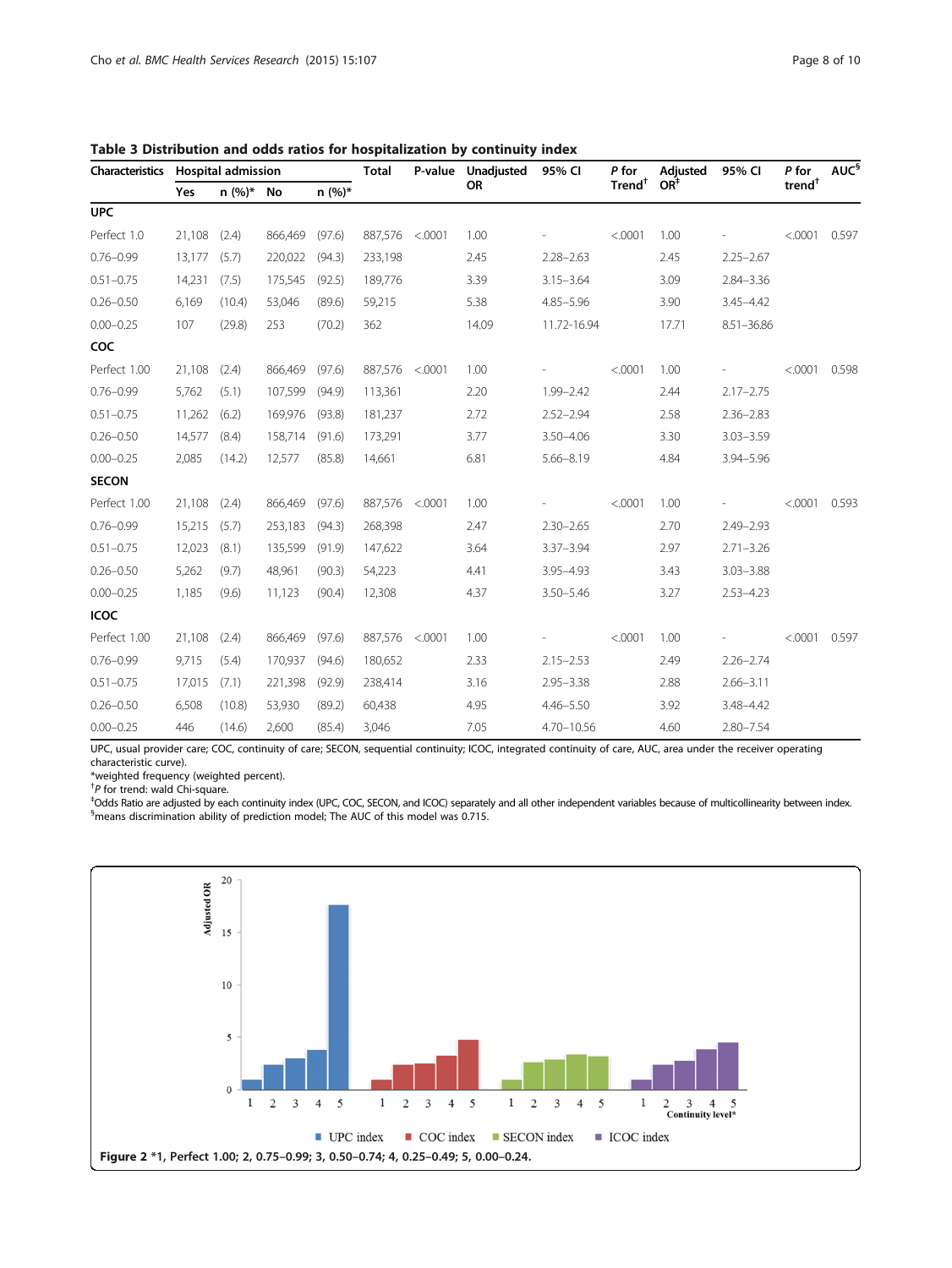#### <span id="page-8-0"></span>Conclusion

The likelihood of hospital admission for patients with type 2 diabetes declined gradually with increasing continuity of care. There were only small differences among the explanatory abilities of the four continuity indices. We measured continuity of care over a single year and analyzed the relation between the continuity of care and hospital admission. Further research is needed on the associations between long-term continuity of care and various healthcare outcomes.

#### Abbreviations

HIRA: Health Insurance Review & Assessment Services; NHIS: National Health Insurance Sample; UPC: Usual Provider Care; COC: Continuity of Care; SECON: Sequential Continuity of Care; ICOC: Integrated Continuity of Care; PCA: Principal Component Analysis; AUROC: Area Under the Receiver Operating Curve.

#### Competing interests

The authors declare that they have no competing interests.

#### Authors' contributions

KHC and ECP carried out constructing study design, KHC carried out analyzing data, KHC, ECP, SGL and BJ interpreted results, SGL and BJ was scientific advisor, ECP guided and directed this study. KHC wrote manuscript and BYJ was clinical investigators. All authors read and approved the final manuscript.

#### Acknowledgements

The entire study was conducted without external funding.

#### Author details

<sup>1</sup>Department of Public Health, Graduate School, Yonsei University, Seoul, South Korea. <sup>2</sup>Institute of Health Services Research, College of Medicine, Yonsei University, Seoul, South Korea. <sup>3</sup>Graduate School of Public Health, Yonsei University, Seoul, South Korea. <sup>4</sup>Health Insurance Review & Assessment Institute, Health Insurance Review & Assessment Service, Seoul, South Korea. <sup>5</sup>Department of Preventive Medicine and Institute of Health Services Research, Yonsei University College of Medicine, 50 Yonsei-ro, Seodaemun-gu, Seoul 120-752, South Korea.

#### Received: 6 October 2014 Accepted: 13 February 2015 Published online: 17 March 2015

#### References

- Jung YH, Ko SJ, Kim EJ. A study on the effective chronic disease management: Policy directions for chronic diseases management. Seoul: Korea Institute for Health and Social Affairs Press; 2013.
- 2. Korea Centers for Disease Control and Prevention: Korea National Health and Nutrition Examination Survey. 1998,2001,2005,2007-2010.
- 3. National Health Insurance Service: National Health Insurance Statistical Yearbook. 2013, [http://www.nhis.or.kr/menu/retriveMenuSet.xx?](http://www.nhis.or.kr/menu/retriveMenuSet.xx?menuId=F3321) [menuId=F3321](http://www.nhis.or.kr/menu/retriveMenuSet.xx?menuId=F3321).
- 4. Lee KW. Outcome research in diabetes. J Korean Diabetes. 2011;12(1):2–5.
- 5. Oh IH, Yoon SJ, Kim EJ. The burden of disease in Korea. J Korean Med Association. 2011;54(6):646–52.
- 6. Korea National Statistical Office. "Population Projection:1960-2060". 2014, Available at: [http://kostat.go.kr/portal/korea/kor\\_pi/6/4/index.action?](http://kostat.go.kr/portal/korea/kor_pi/6/4/index.action?bmode=read&seq=510) [bmode=read&seq=510](http://kostat.go.kr/portal/korea/kor_pi/6/4/index.action?bmode=read&seq=510) [accessed on March 8, 2014].
- 7. Office KNS. Statistics of all cause mortality in 2012. 2013.
- 8. American Diabetes Association. American Diabetes Association Guideline, 2013. 2013.
- 9. Stratton IM, Adler AI, Neil HA, Matthews DR, Manley SE, Cull CA, et al. Association of glycaemia with macrovascular and microvascular complications of type 2 diabetes (UKPDS 35):prospective observational study. BMJ. 2000;321:405–12.
- 10. Tanaka S, Yosimura Y, Kamada C, Tanaka S, Horikawa C, Okumura R, et al. Intakes of dietary fiber, vagetables, and fruits and incidence of cardiovascular disease in Japanese patients with type 2 diabetes. Diabetes Care. 2013;36(12):3916–22.
- 11. Ministry of Helath & Welfare, Health Insurance Review & Assessment Service. Production and Development of OECD Health Care Quality Indicator in 2011. 2011.
- 12. Malcolm CJ, Maranger J, Taljaard M, Shah B, Tailor C, Liddy C, et al. Into the abyss: diabetes process of care indicators and outcomes of defaulters from a Canadian tertiary care multidisciplinary diabetes clinic. BMC Health Serv Res. 2013;13:303–11.
- 13. Atlas SJ, Grant RW, Ferris TG, Chang Y, Barry MJ. Patient-physician connectedness and quality of primary care. Ann Intern Med. 2009;150:325–35.
- 14. Cabana MD, Jee SH. Does continuity of care improve patient outcomes? J Fam Pract. 2004;53(14):974–80.
- 15. Weiss LJ, Blustein J. Faithful Patients: The effect of long-term physicainpatient relationship on the costs and use of health care by older Americans. Am J Public Health. 1996;86(12):1742–7.
- 16. Chen CC, Tseng CH, Cheng SH. Continuity of Care, Medication Adherence, and Health Care Outcomes Among Patients With Newly Diagnosed Type 2 Diabetes: A Longitudinal Analysis. BMC Health Serv Res. 2012;12:405–16.
- 17. Parchman ML, Pugh JA, LA Noël PH. Continuity of care, self-management behaviors, and glucose control in patients with type 2 diabetes. Med Care. 2002;40(2):137–44.
- 18. Hong JS, Kang HC. Continuity of ambulatory care and health outcomes in adult patients with type 2 diabetes in Korea. Health Policy. 2013;109:158–65.
- 19. Mainous AG, Gill JM. The importance of continuity of care in the likelihood of future hospitalization: is site of care equivalent to a primary clinician? Am J Public Health. 1998;88:1539–41.
- 20. Wasson JH, Sauvigne AE, Mogielnicki P, Frey WG, Sox CH, Gaudette C, et al. Continuity of outpatient medical care in elderly men: a randomized trial. JAMA. 1984;252(17):2413–7.
- 21. Culler SD, Parchman ML, Przybylski M. Factors related to potentially preventable hospitalizations among the elderly. Med Care. 1998;36(6):804–17.
- 22. Pappas G, Hadden WC, Kozak LJ, Fisher GF. Potentially avoidable hospitalizations: inequalities in rates between US socioeconomic groups. Am J Public Health. 1997;87(5):811–6.
- 23. Nyweide DJ, Anthony DL, Bynum JW. Continuity of care and the risk of preventable hospitalization in older adults. JAMA Int Med. 2013;173(20):18791884.
- 24. Einarsdóttir K, Preen DB, Emery JD, Kelman C, Holman CD. Regular primary care lowers hospitalisation risk and mortality in seniors with chronic respiratory diseases. J Gen Intern Med. 2010;25(8):766–73.
- 25. Parchman ML, Culler SD. Preventable hospitalizations in primary care shortage areas. An analysis of vulnerable Medicare beneficiaries. Arch Fam Med. 1999;8(6):487–91.
- 26. Bindman AB, Grumbach K, Osmond D, Komaromy M, Vranizan K, Lurie N, et al. Preventable hospitalizations and access to health care. JAMA. 1995;274(4):305–11.
- 27. Rizza P, Bianco A, Pavia M, Angelillo IF. Preventable hospitalization and access to primary health care in an area of Southern Italy. BMC Health Serv Res. 2007;7:134.
- 28. Hong JS, Kang HC. Relationship between continuity of ambulatory care and medication adherence in adult patients with type 2 diabetes in korea. Med Care. 2014;52(5):446–53.
- 29. Starfield B. Measuring the attainment of primary care. J Med Educ. 1979;54(5):361–9.
- 30. IOM(Institue of Medicine). Primary Care: America's Health in New Era. Washington D.C: National Academy Press; 1996.
- 31. Kim JY. Basis of using health insurance data, strategic, and assignment from the computation of health statistic. In: The 4th statistically innovation forum; Facts and figures on utilization of insurance statistics and pension statistics. Seoul: National Medicine Health Insurance; 2005.
- 32. Breslau N, Reeb KG. Continuity of care in a university-based practice. J Med Educ. 1975;50(10):965–9.
- 33. Bice TW, Boxerman SB. A quantitative measure of continuity of care. Med Care. 1977;15(4):347–9.